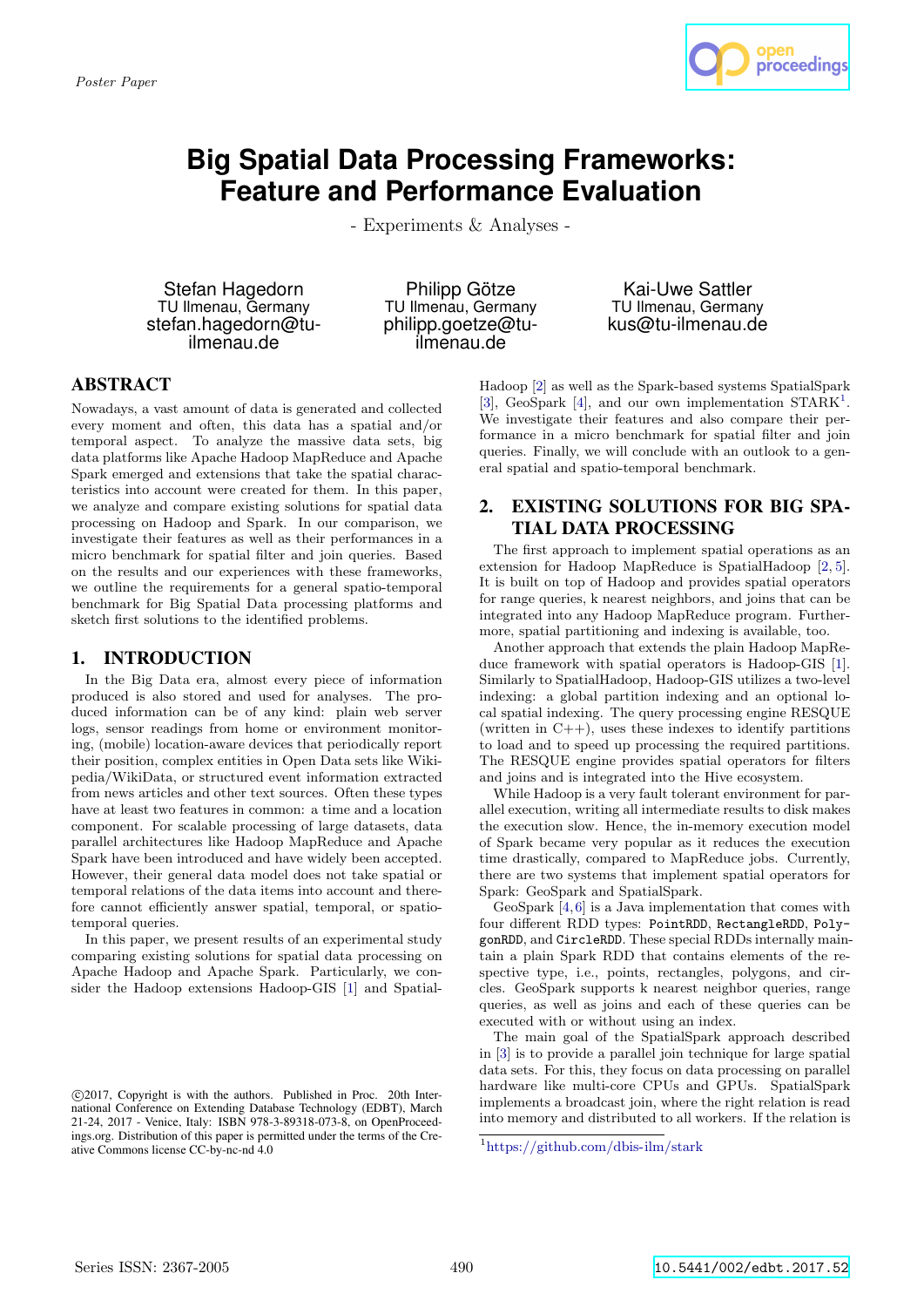|                             | Hadoop-GIS | SpatialHadoop | GeoSpark                     | SpatialSpark                               | <b>STARK</b> |
|-----------------------------|------------|---------------|------------------------------|--------------------------------------------|--------------|
| Query Language / DSL        |            |               | ×                            |                                            |              |
| Spatio-Temporal Data        |            |               | ×                            |                                            |              |
| <b>Spatial Partitioning</b> |            |               |                              |                                            |              |
| Indexing                    |            |               |                              |                                            |              |
| <b>Persistent Indexes</b>   |            |               | $\times$                     |                                            |              |
| Filter                      |            |               |                              | no partitioning                            |              |
| Contains                    |            |               |                              | $(\checkmark$ - w/o Index)                 |              |
| ContainedBy                 |            |               |                              | $(\sqrt{-w}/\mathrm{o} \; \mathrm{Index})$ |              |
| <b>Intersects</b>           |            |               |                              | $(\sqrt{-w}/\text{Index})$                 |              |
| WithinDistance              |            |               |                              | $(\checkmark$ - w/o Index)                 |              |
| Join                        |            |               | $(\sqrt{\ }$ - pred. limit.) | $(\checkmark\text{- returns IDs})$         |              |
| k Nearest Neighbors         |            |               |                              |                                            |              |
| Clustering                  | ×          |               | ×                            |                                            |              |

Table 1: Feature comparison of Hadoop- and Spark-based Big Spatial Data processing platforms

too big for main memory, a spatial partitioning and indexing is utilized [7].

In the next sections, we will have a deeper look into the supported features and limitations of the mentioned systems and will also compare the performances of their operators.

## 3. FEATURE COMPARISON

The DE-9IM [8] defines all possible relations between two spatial objects and the Open Geospatial Consortium released a standard for spatial data types and operations, which is implemented in many spatial DBMS. In Table 1 we compare the five engines based on a subset of these standards and additionally include aspects like query language, spatial partitioning, indexing, and data analysis operators.

#### *Query Language.*

Hadoop-GIS is integrated into Hive and implements the SQL/Spatial MM standard and includes a complete set of predicates, according to DE-9IM that can be used with filter and join operators. For SpatialHadoop the authors introduced the Pigeon [9] language that extends Pig Latin with spatial functions. In Pigeon, fields of type bytearray are implicitly converted to a geometry type when needed. SpatialHadoop programs can also be written as plain MapReduce programs, but as we did not find any documentation we found it hard to set the correct classes to parse spatial data and set parameters for a simple range query correctly. Furthermore, SpatialHadoop provides a command line script that can be used to run a single query/join.

GeoSpark can be used via its Java API, which however does not integrate well into the Spark API. Unlike in Spark where transformations are defined as methods on an RDD, in GeoSpark users have to create extra instances of, e.g., PointRDD and pass in the base JavaRDD. For the operations, again a new instance of the operator class, e.g., RangeQuery has to be created which accepts the GeoSpark-RDD to work on. This makes it tedious to write complex programs and to represent a data flow. The main drawbacks of GeoSpark are these special RDDs, which can only hold geometries of one certain type (points in PointRDD, polygons in PolygonRDD, ...). On the one hand, this makes it impossible to load a dataset that contains different geometry types in one column and, on the other hand, all other columns are removed when putting the data into these spatial RDDs. This also means

that it is not possible to process the data in subsequent steps since related columns such as an ID are not available anymore.

It seems that SpatialSpark should be used only via the command line and run single queries/operations. However, the internal Scala classes can be used in other programs as well, although there is very little documentation.

STARK provides an integrated DSL (domain specific language) for spatio-temporal query processing that seamlessly integrates into any (Scala) Spark program. Spatial Joins and filters can be called directly as transformations on standard RDDs. Additionally, it allows defining custom distance functions and predicates for its operators.

To the best of our knowledge from the found literature and provided documentation, only SpatialHadoop and STARK are able to also process temporal or spatio-temporal data.

#### *Spatial Partitioning and Indexing.*

Hadoop-GIS comes with a recursive grid partitioning and a global index (R-tree, R<sup>∗</sup> -tree). This index is stored in the HDFS and used to identify partitions that need to be loaded, i.e., that contribute to the result. Furthermore, objects within a partition (tile) can be indexed as well on demand. SpatialHadoop also employs two index levels: on a global level an index partitions data across all nodes while a local index organizes data inside each partition. The indexes hold a copy of the data to avoid random HDFS lookups [10]. The number of generated partitions is calculated depending on the input file size, the HDFS block size, and an overhead ratio. These indexes are used on read to eliminate records that do not contribute to the final result. As index structures, SpatialHadoop supports grid files, R-tree, and R+-trees.

GeoSpark comes with several partitioning techniques: Rtree partitioning as well as Voronoi, Hilbert, and fixed grid partitioning. As described in [4], it supports R-trees and quadtrees to create an ad hoc index on the RDDs. However, during the evaluation, we found that choosing quadtrees is not possible and respective settings are ignored. Persisting indexes in GeoSpark seems not to be possible, since there is no way to load and index or assign it to an RDD.

SpatialSpark includes a fixed grid partitioning, binary space partitioning (BSP), as well as tile partitioning. Indexes have to be created and written to disk/HDFS before they can be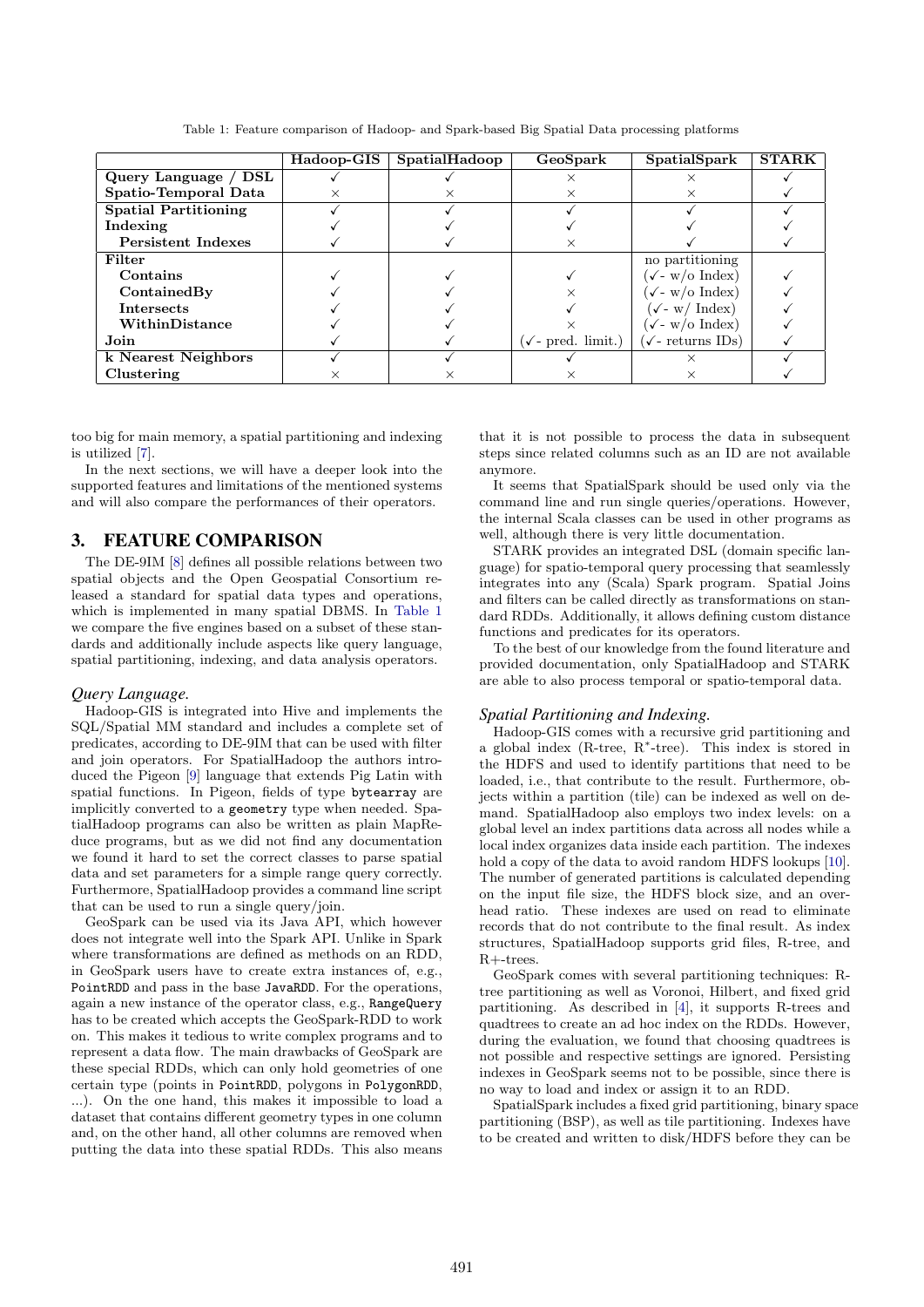used within a program, i.e., there is no possibility for live on-the-fly indexing.

STARK includes a fixed grid partitioner as well as a cost BSP, which ensures partitions with almost same cost (amount of data items). Indexes in STARK can be created on-thefly within a program and can also be materialized for later use. However, in STARK an index that should be materialized can also be used within the same program, while in the other frameworks, this index has to be created in an extra run and then has to be explicitly loaded. Currently, STARK uses only R-trees for indexing.

## *Spatial Filter & Join Operators.*

Hadoop-GIS and SpatialHadoop are DE-9IM compatible and spatial filter and join operators can be used with many predicates.

GeoSpark only provides a contains and intersects predicate for spatial filters. For spatial joins only contains and, for joining two point data sets, withinDistance is supported. For joins spatial partitioning is obligatory, but indexing cannot be used.

SpatialSpark supports spatial filter queries with the predicates contains, within (containedBy), and withinDistance. However, a spatial partitioning cannot be applied in combination with the filter operator. When querying a persistent index for these range queries the intersects predicate is compulsorily used. Internally, they expect RDDs with an ID and a geometry object, which are processed when calling the specific query object (like RangeQuery or BroadcastSpatialJoin). SpatialSpark does not allow other payload fields but the ID and, furthermore, the result of a join returns only the matched pairs IDs, which requires additional joins afterwards to retrieve the complete tuple in the application.

STARK includes a wide range of spatial predicates (that can also be used for spatio-temporal data) which are applicable for filter and join. While other systems neglect payload data and only work with IDs and geometries, STARK keeps any payload data throughout all operations.

#### *Other Data Analysis Operators.*

All considered frameworks support a k-nearest neighbor operator, except SpatialSpark. However, they provide a 1-nearest-neighbor join predicate. A clustering operator is only available in STARK, which implements DBSCAN.

## 4. PERFORMANCE EVALUATION

In the following experiments, we focus on a micro benchmark comparing the execution times for single operators with different settings. The benchmarks are executed on our cluster of 16 nodes with an Intel Core i5 processor and 16 GB RAM on each node. The nodes are interconnected with a 1 Gbit/s network. The Spark jobs are executed with 32 executors and 2 cores for each executor. The data generator, test programs, settings, as well as more experiments and results are available on  $\text{GitHub}^2$ . To run our experiments, we first had to fix issues in GeoSpark<sup>3</sup>. The most important problem was that operations that use an index for querying returned the candidate set returned by the index (R-tree). We added the candidate pruning step to obtain the correct results. Furthermore, the contains predicate was actually a

 $^3\rm{We}$  further had to use version 0.3 as the newer version 0.3.2 crashed with out-of-memory errors for the same settings.

containedBy (the operands were swapped).

The first experiment executes a spatial filter operator over a 50,000,000 polygon data set (880 GB, uniform distribution) with a contains predicate to find those polygons that contain a given query point. We used all available spatial partitioners of each framework and executed the operation without indexing as well as with live (on-the-fly) index creation, if possible. In this experiment, STARK performed best with only 47 (BSP, live index) or 52 seconds (BSP, no index). SpatialSpark is very limited in its usability as a spatial partitioning is not allowed in combination with a filter. The run without spatial partitioning and indexing took 3866 seconds (more than 1 hour). GeoSpark needed 1237 seconds (20 minutes) without partitioning but was not able to process this data set at all with a spatial partitioner and crashed after several hours for each partitioner. While investigating this problem we executed the program on a smaller polygon data set with 1,000,000 entries (17,6 GB). In the best case, it took 54 seconds with Hilbert partitioning. That is the same time that STARK needed to process 880 GB. For SpatialHadoop (as a representative of the Hadoop based systems) we used their command line program, but were not able to receive a correct result: The program finished after 39 minutes with zero results. The problem is that a point query option is not available and so we provided a point as query range. A visualization of the execution times along with a more detailed analysis that includes the overhead of the partitioning can be found in our GitHub repository<sup>2</sup>.

Our next experiment examines the influence of the query range size to the execution time. For this, we used a point data set with 50,000,000 points and executed a filter operator with a containedBy predicate to find all points contained by a given polygon. While the data set has a value range of  $[-180, 180]$  for x coordinates and  $[-90, 90]$  for y, we execute the filter with 5 different squares created as polygons. These squares have the side lengths: 1, 5, 10, 50, and 100. Additionally, there is a query range that covers the complete data space. Figures 1 to 3 show the execution times for all partitioner/indexing combinations. Partitioners that require setting the number of partitions in advance all use the same amount (8100). This shows the impact of the pruning step that the frameworks can take. If the query region is small, only a single or very few partitions may contain result objects and other partitions do not have to be checked. STARK makes use of this partition pruning approach where ever possible and thus, is able to outperform the others that do not seem to perform this action as they need the same time for all six queries.

In the last experiment that we show here, we analyzed the spatial join operation on two point data sets (1,000,000 points, uniform distribution) that finds equal points (same exact location) in the two data sets. Figure 4 shows the result for the Spark based frameworks with their best partitioner for the join with and without using an index. We were not able to perform this test with SpatialHadoop as the command line program crashed with an error and we did not find any helpful documentation. For GeoSpark and SpatialSpark the same partitioner performed best in both cases. However, GeoSpark has a bug for Grid and R-tree partitioning as in the final result 1 and ca. 10,000 tuples respectively were missing (we also encountered different result sizes for in each repetition of the experiment). It can also be seen that for these frameworks, one cannot benefit from

<sup>2</sup>https://github.com/dbis-ilm/spatialbm